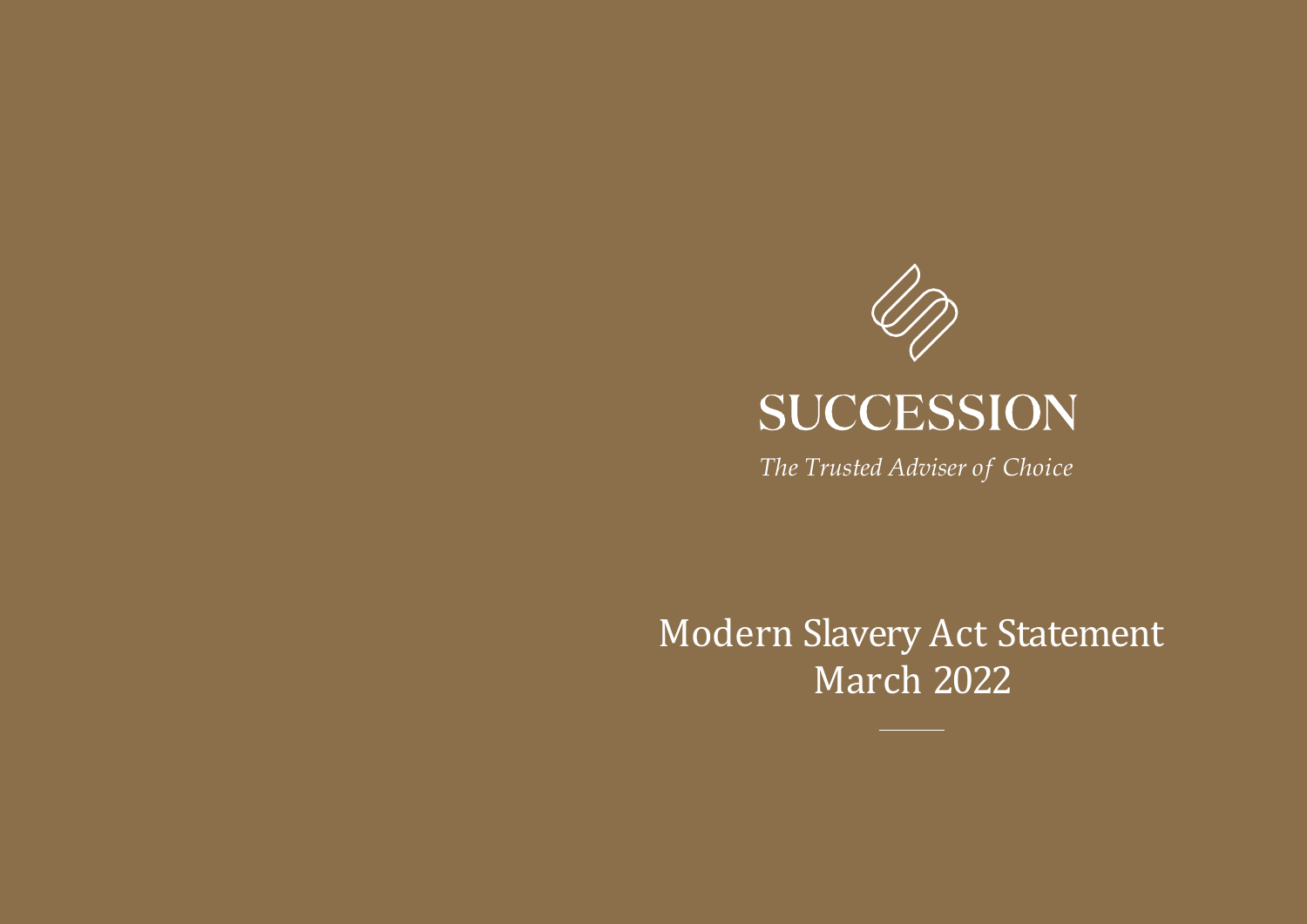At Succession we are committed to managing our business in an ethical manner, we recognise that it is a management responsibility to respect and uphold human rights across our business and this is a duty that we owe to all our stakeholders including clients, colleagues and the communities in which we operate. We will not tolerate or condone abuse of human rights (including modern slavery) in any part of our business or sphere of influence and we are committed to minimising the risk of slavery or human trafficking in any part of our supply chain.

James Stevenson **CEO** 



**Page 2 of 4** Modern Slavery Act Statement – March 2022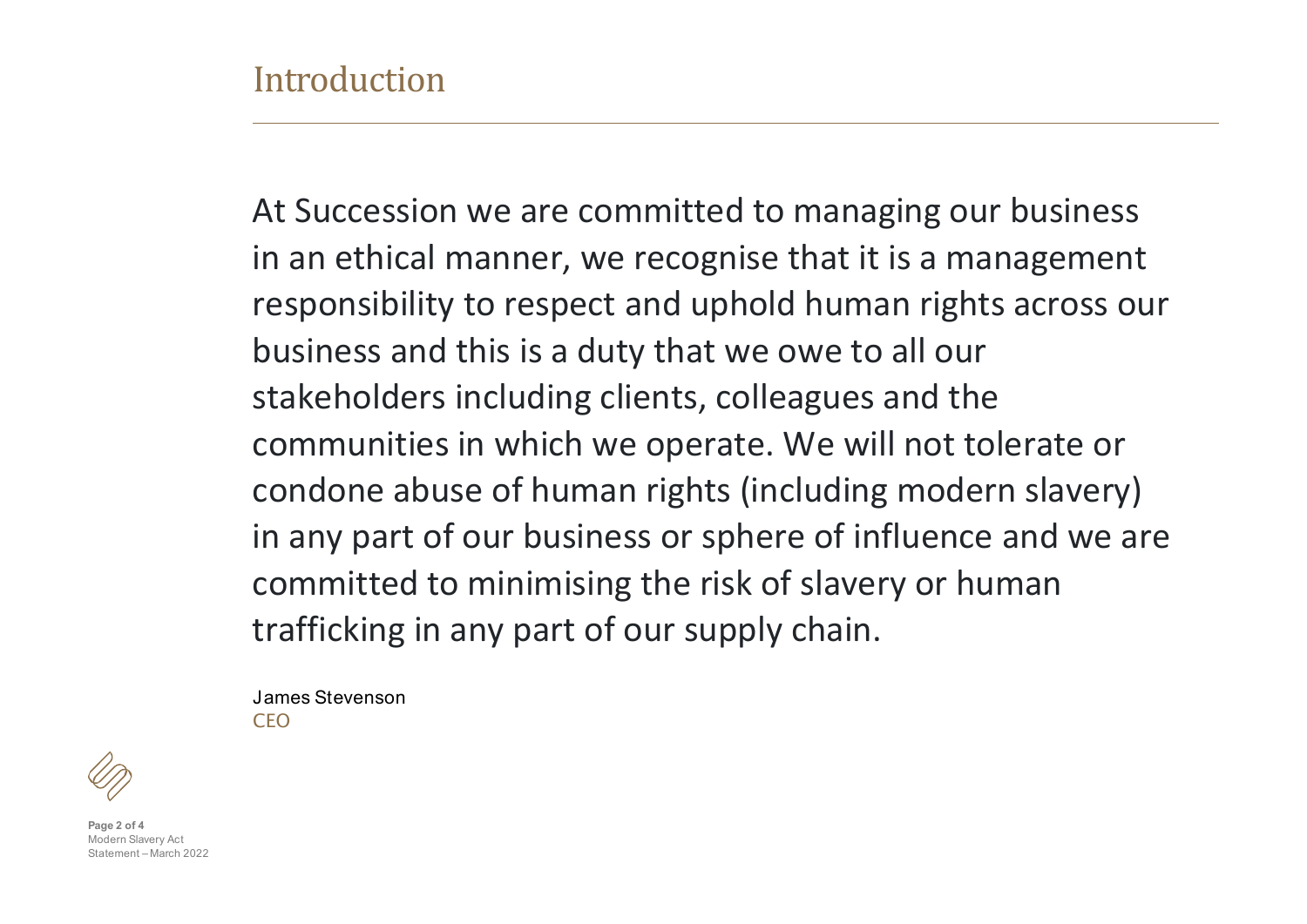# Succession Structure

Succession is one of the fastest growing Wealth Planning brands in the UK with £9.5bn of funds under management (including the current acquisitions). We have over 550 colleagues and operate in the UK through three distinct legal entities offering complementary services – Succession Wealth Management Ltd, Succession Financial Management Ltd and Succession Employee Benefit Solutions Ltd. Another group company, Succession Advisory Services Ltd, is a Platform provider and Investment manager –with £3.6bn of funds under management. There are 19,000 clients on the Succession Investment platform.

# Our Supply Chains

We are a Wealth Planning business that provides services and solutions for our clients. Our supply chains include platform operators, fund managers, investment solution and technology providers, as well as consultants or advisors in specialist fields. Also, our offices employ (or through third party companies employ) minimal ancillary staff such as cleaners. Purchasing of our administrative supplies throughout our offices is through a centrally located supply point with our preferred suppliers normally being part of a tendering process including Executive sign off. In January 2020 we introduced new and enhanced Procurement and Third-Party policies and we are constantly reviewing all our critical supplier contracts against these standards into 2022.

#### Our Policies on Slavery and Human Trafficking

Succession strives to ensure that there is no modern slavery or human trafficking in any part of our business or our supply chains.

Our contracts of employment, service agreements and policies contained within our employee handbook reflect our commitment to act ethically and with integrity with the objective that this is achieved. We ensure that all our key policies including our vision and values, equal opportunities, bullying and harassment and whistleblowing are available to all our colleagues through our intranet.

Succession offers all its colleagues the opportunity to seek independent and impartial advice through a confidential service in the event that they should require any additional support services through our free confidential help line.

In 2022 we will be continuing our awareness training for all colleagues involved in the procurement process with additional awareness campaigns and training opportunities being made available to all our colleagues.

Our Policies for our Clients include procedures to prevent financial crime, including anti-money laundering, anti-bribery & corruption, anti-tax evasion and sanctions, which are all supported by colleague training and awareness programmes. We review and monitor our policies and procedures annually as part of our ongoing Risk and Compliance arrangements.



**Page 3 of 4** Modern Slavery Act Statement – March 2022